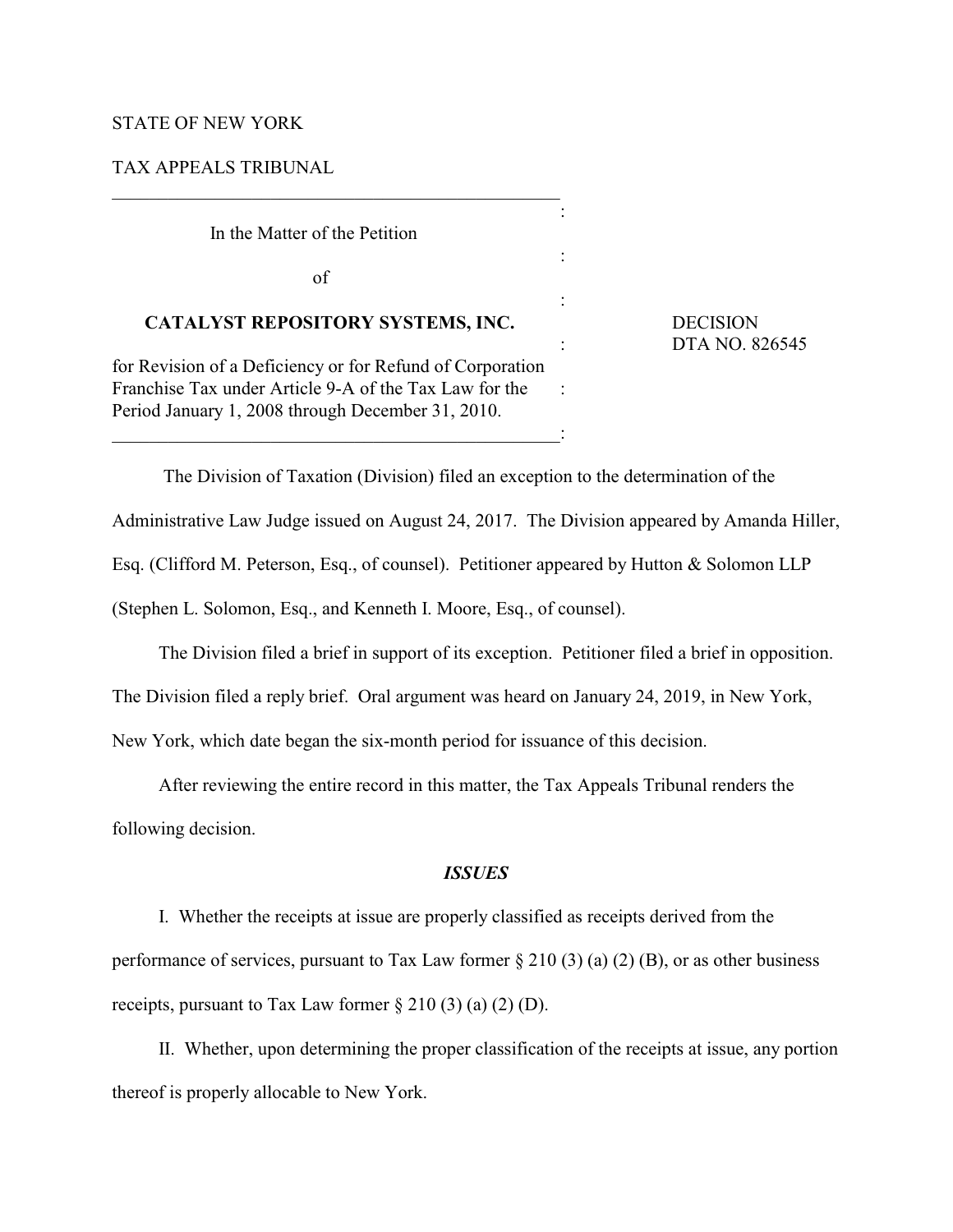#### *FINDINGS OF FACT*

We find the facts as determined by the Administrative Law Judge, except that we have modified findings of fact 1, 6, 7, 9, 12, 14, 16, 18 and 23 to more accurately reflect the record. We have not restated the Administrative Law Judge's findings of fact 36 and 37 as those findings summarize the parties' arguments below. We have made an additional finding of fact, numbered 36 herein. The Administrative Law Judge's findings of fact, the modified findings of fact and the additional finding of fact appear below.

1. Petitioner, Catalyst Repository Systems, Inc., is a Colorado based electronic data and document repository corporation that provides litigation support to its clients. Its genesis began in the 1990s as a unit within a law firm and in 2000, it was spun off as a separate company.

2. Petitioner filed form CT-3 (general business corporation franchise tax return) and form CT-3M/4M (general business corporation MTA surcharge return) for each of the tax years ending December 31, 2008, December 31, 2009 and December 31, 2010 (audit period) upon which it computed a business allocation percentage (BAP) in the amount of zero. In computing its BAP, petitioner treated its receipts as arising from services, and determined that such services were performed entirely in Colorado.

3. For each tax year, petitioner reported that its highest tax base was the fixed dollar minimum tax base and, as such, it reported a tax liability of \$25.00.

4. Petitioner subsequently filed amended forms CT-3 and forms CT-3M/4M to report changes to its federal taxable income for the tax years ending December 31, 2009 and December 31, 2010. The federal returns were amended to claim a deduction pursuant to Internal Revenue Code (IRC) (26 USC) § 199 on the basis that its gross receipts from its customers'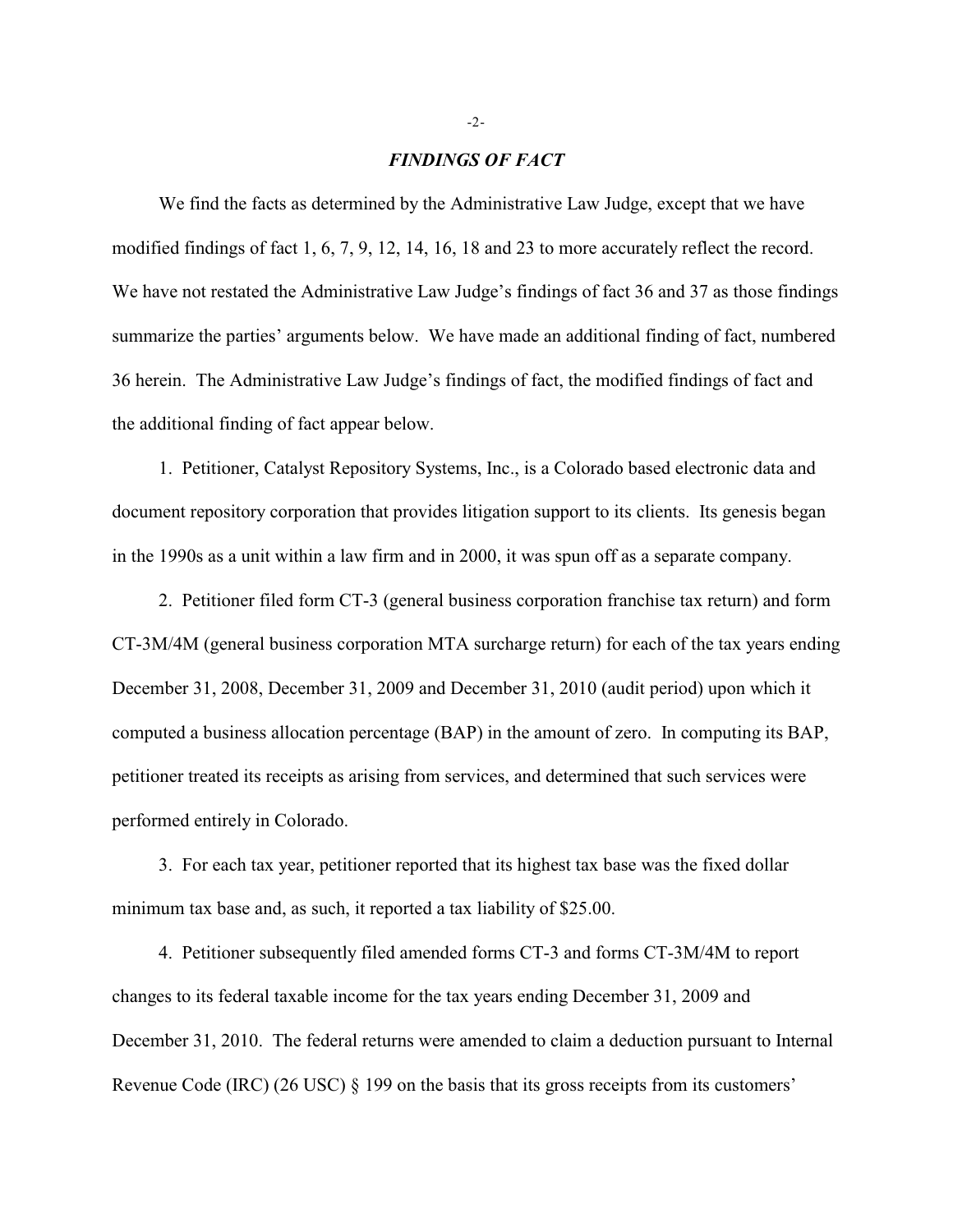access to petitioner's software while connected to the internet are substantively similar to receipts from software that can be purchased or downloaded from a seller.

5. By a letter dated March 9, 2012, the Division informed petitioner that it was reviewing its corporation franchise tax filings for the audit period. This review included an examination of petitioner's BAP, which became the focus of the audit.

6. Petitioner provides its clients with the use of its system, which includes its proprietary software in order to acquire, store, sort, filter, organize and ultimately find and retrieve the documents its clients require, typically in response to demands for discovery arising through litigation, governmental requests or regulatory inquiries. In addition, petitioner's technical personnel may provide services to clients. The charges for such services are not at issue.

7. Petitioner licenses the use of its system. Each license is for a designated case, on a month-to-month basis, and may be terminated at will by either party. The license does not convey any ownership rights to any software or any of the storage or operating facilities being used. Petitioner does not sell any information or tangible personal property to its clients. Rather, the client provides data to be hosted by petitioner and uses petitioner's system for the purpose of searching, analyzing, reviewing and retrieving its own data.

8. The process begins when petitioner is provided with legal and other documents from its clients, which have been provided to petitioner for processing and loading into petitioner's platform. Petitioner then tags and organizes the data at its Colorado headquarters, where its computer servers and storage facilities are located. Clients from around the world utilize the internet to access the Colorado system in order to process, search, sort, filter, organize and retrieve the data they require.

-3-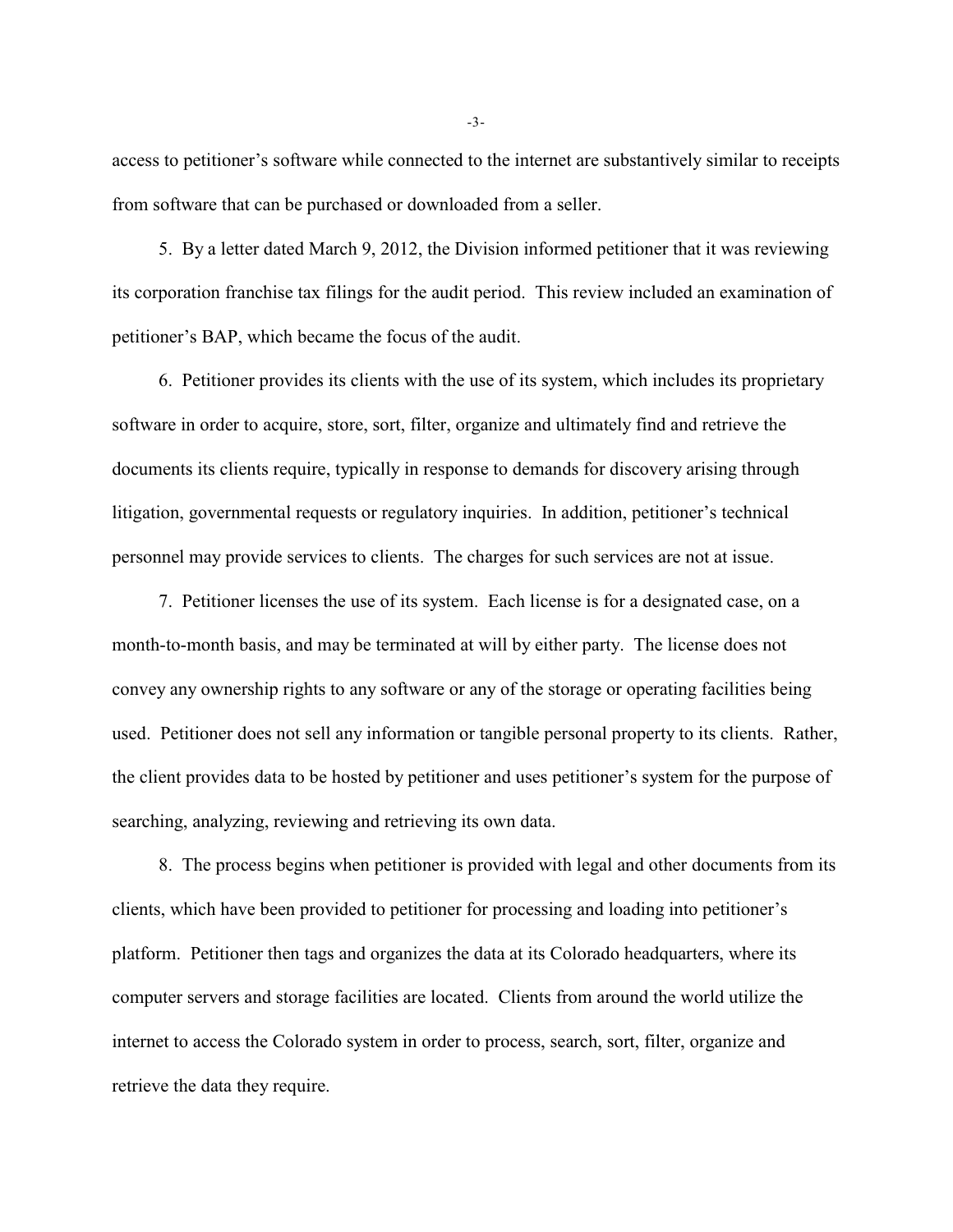9. Petitioner does not sell or provide data to its clients, but rather its clients provide the data to be managed. Petitioner offers secure storage, language translation, project management, application support, network support, training, consulting, uploading, conversion, numbering, special formatting, exporting and delivery all as part of its standard agreement with its clients. All of petitioner's facilities are located in Colorado. With minor exceptions, all of petitioner's employees are in Colorado. During the course of the audit, petitioner was asked what its customers received when they made a purchase. Petitioner responded that when a client contracts with petitioner, it does not physically get anything, but rather the client licenses software that is hosted in Colorado and gets a login and password to access that software.

10. Petitioner's system's "architecture" is a combination of petitioner's own computer code and third-party programs, stitched together and integrated into the system, which consists of hundreds of computer servers and storage devices all operating in tandem.

11. The third-party programs are licensed to petitioner for its use as a hosted service for its clients. These licenses cannot be re-licensed by petitioner to its clients, but can be accessed and used through petitioner's system as part of the hosted program.

12. Petitioner's servers used to host the software and data being accessed by the end users are located in Colorado and the services related to its data hosting activities are performed by its Colorado employees. These employees facilitate petitioner's business by developing the technology, monitoring and maintaining it, supporting and training clients to use it, and performing other support services as may be requested.

13. Petitioner enters into a master hosting and services agreement (Agreement) with each of its clients. Petitioner's fees are listed in a standard price sheet or within each Agreement and

-4-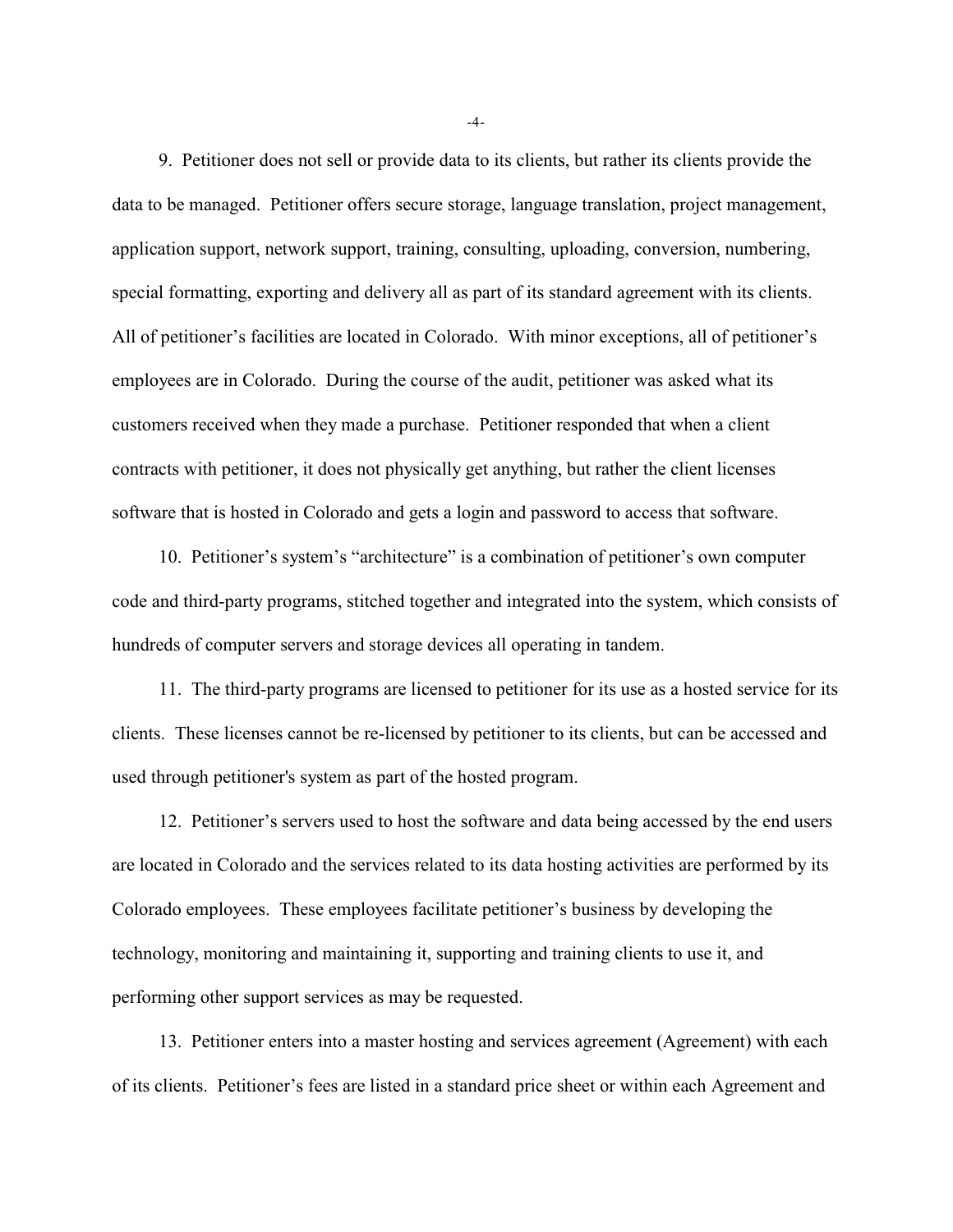these prices can vary from client to client, based generally on the volume of documents processed.

14. Petitioner's Agreements are standard and vary only between working with a direct end user client and a wholesale partner or reseller. Such a wholesale partner or reseller executes an "Alliance Partner" master hosting and service agreement to enable it to resell petitioner's product to end users.

15. Petitioner's retail and wholesale customers paid, in part, fees for what the Agreements identified as "Application Hosting." The Agreements define "Application Hosting" as making petitioner's applications available to its customers over the internet and the public telecommunication system.

16. Both the retail and wholesale Agreements grant to the customer "a non-exclusive, nontransferable limited right and license to use one or more Applications . . . ." The Agreements define "Application" as one or more of petitioner's software systems providing, among other things, document management, data sharing, collaboration, case, claim, deal and workflow facilities.

17. Petitioner charged its retail customers three types of "Hosting Fees," to wit: a "Site Setup Fee," a "Monthly User Access Fee," and a monthly "Variable Hosting Fee."

18. Site Setup Fees include provisioning the site on petitioner's servers, giving it a name and setting it up in the cases table and various databases. It also can include configuring the site for particulars about a case or matter by choosing certain fields, adding or deleting fields and other configurable options included in the software. All this work is performed by Colorado technicians and is technical in nature. The Site Setup Fees are not included in the receipts at issue.

-5-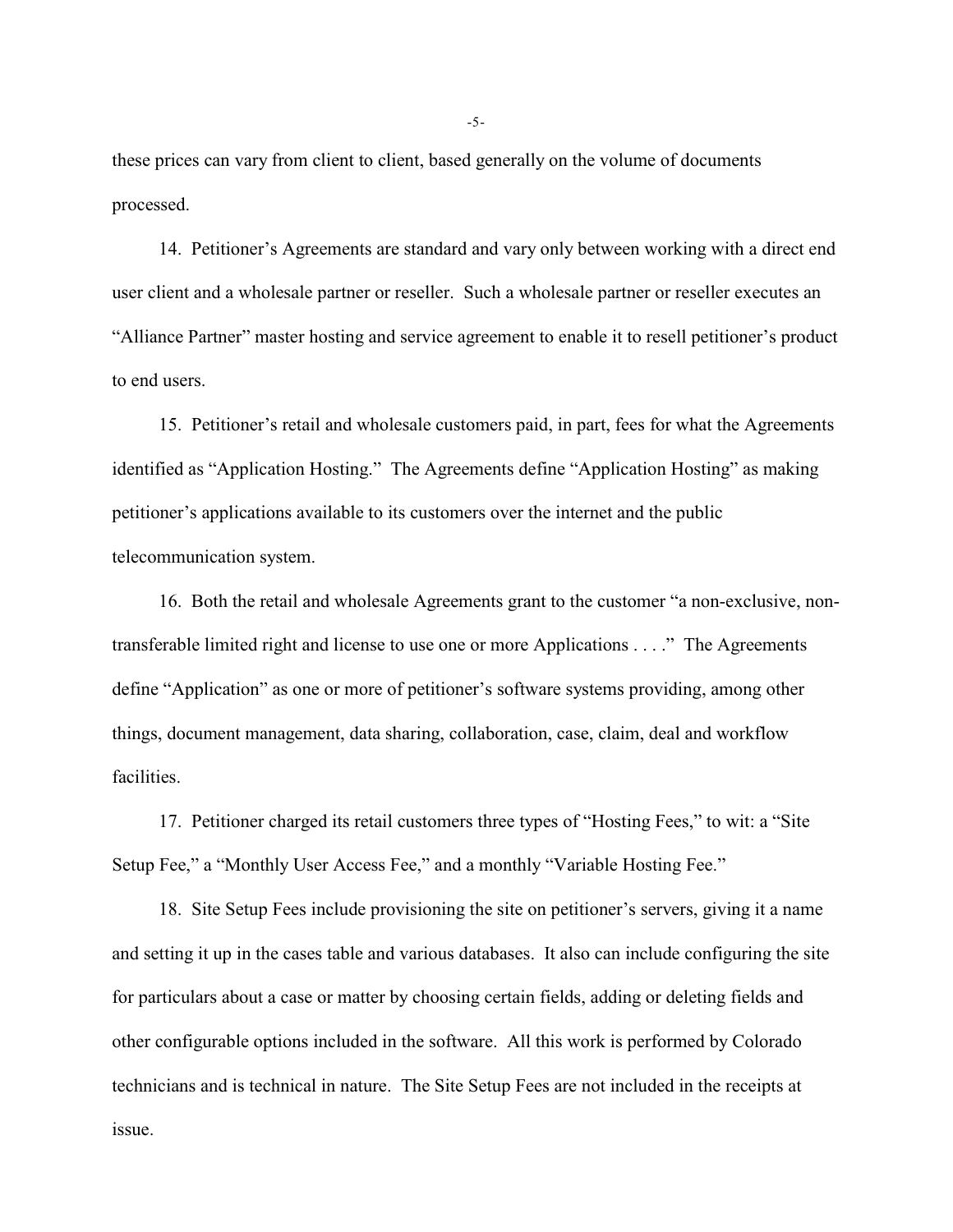19. The Monthly User Access Fee is priced based upon the number of users, while the Variable Hosting Fee varies based on the client's cumulative storage volume per matter, i.e., the volume of documents that they have given petitioner and loaded onto its servers.

20. Petitioner's retail invoices billed the Variable Hosting Fee as a Variable License Fee and billed the Monthly User Access Fee as the Base Monthly License Fee.

21. Petitioner charged its wholesale clients a monthly Base License Fee as well as a Variable Hosting Fee, which was billed as a Variable License Fee.

22. Wholesale customers were required to execute contracts with their end users that were substantially similar to the terms of the wholesale customers' Agreements with petitioner.

23. Petitioner's retail and wholesale customers also paid fees for "Services," which the Agreements defined as services other than Application Hosting and included document uploads, conversion, numbering, optical character recognition, special formatting, export, delivery, or any consulting. Each of these services are performed by petitioner's employees located in its Colorado offices. Fees for "Services" are not included in the receipts at issue.

24. Pricing is determined based on market conditions and on petitioner's published retail and wholesale price lists, subject to negotiation and change.

25. All data is maintained at co-location facilities rented by petitioner in the state of Colorado and all included and related services are provided in Colorado. Petitioner provides access to its servers to its clients, usually legal professionals from around the world, who use the internet to access their documents on petitioner's system in order to review documents, perform electronic discovery, query information, and other tasks.

26. The system is very labor intensive, as employees must make the system function, keep the system operating and secure, and assist clients in using the system and to optimize their

-6-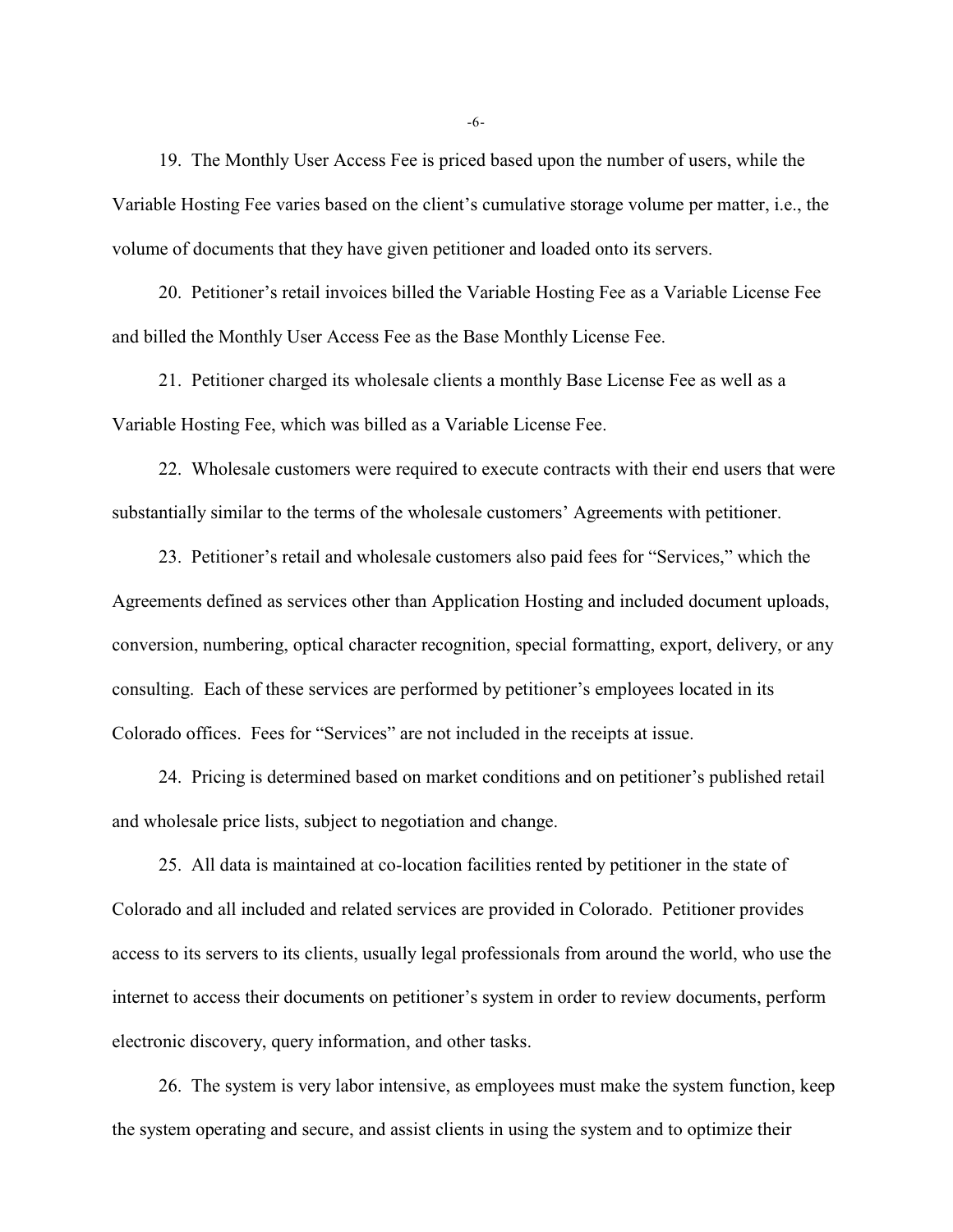results. A large staff of employees perform a number of functions: system engineers, security people, code writers, account/project managers and, management and administrative staff. In addition, the system's architecture requires the building and maintenance of routers, servers, switches, hubs and other components required to make the system work.

27. During 2008, 2009 and 2010, petitioner's total payroll was \$6,026,065.00,

\$7,505,532.00 and \$6,786,682.00, respectively. Of the total, petitioner's Colorado payroll

amounted to \$4,904,919.71, \$5,860,080.07 and 6,541,913.72 for the same years, respectively.

Petitioner employed 84 employees in Colorado during 2008, 85 in 2009, and 103 in 2010.

During 2008 and 2009, petitioner had one employee in New York. In 2010, petitioner had four

employees in New York. The New York employees mostly performed sales work for petitioner,

except for a research scientist who was hired in the later part of 2010.

28. Petitioner's marketing brochure from 2010 provided, in pertinent part, that:

"Catalyst's secure, web-based systems help corporations and counsel manage electronic discovery and other complex legal matters. Our e-discovery platform helps clients save on e-discovery costs by reducing document populations and making reviewers more efficient. Our collaboration systems offer a central place to coordinate complex litigation or to connect counsel and clients. Both are delivered as web-based, hosted services via the Internet cloud. There is no hardware to purchase, no software to maintain and no technical staff to hire."

29. This same brochure also provided the following:

"We design our products with you in mind. You run our ediscovery systems from start to finish - from processing, through search, analysis, review and production. Administrators can set up users, identify and batch document populations, manage and track review teams and direct productions. Whenever you need additional support, our project managers and expert consultants are there to help."

30. The Division focused its audit on the "Monthly User Access Fees" and "Variable

License Fees" from the retail price list and the "Base License Fees" and "Variable License Fees"

from the wholesale price schedule. These fees are the receipts at issue.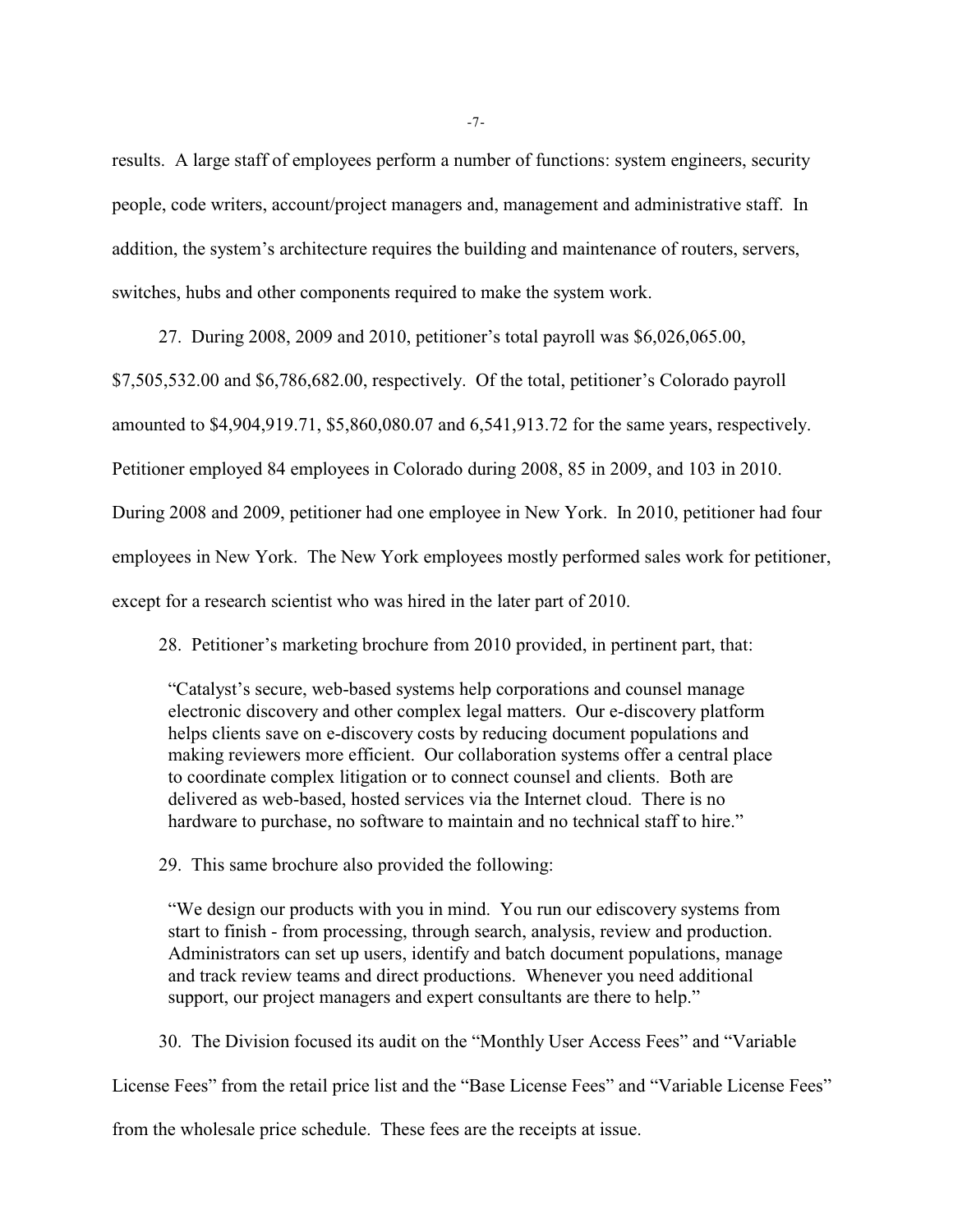31. Petitioner provided documents with revenue information for its New York customers for each of the tax years comprising the audit period. Using this information, the Division computed a receipts factor for each of the tax years at issue based upon the location of the customer.

32. On August 14, 2013, the Division issued to petitioner a notice of deficiency (L-039990114) asserting tax due of \$182,844.00, plus interest. Penalties were not asserted nor did the Division assert the MTA surcharge under Tax Law § 209-B.

33. Following a conciliation conference with the Division's Bureau of Conciliation and Mediation Services, a conciliation order sustaining the notice of deficiency was issued on July 11, 2014.

34. Petitioner timely filed a petition with the Division of Tax Appeals and this proceeding ensued. Thereafter, the Division filed an answer to the petition and an amended answer. The amended answer asserted an additional deficiency pursuant to Tax Law § 1089 (b) on the premise that the Division incorrectly computed petitioner's receipts factor for the 2010 tax year and asserted the MTA surcharge for all of the years that was not previously asserted.

35. The parties have stipulated that the notice of deficiency, exclusive of interest should be modified as follows:

| Tax Year Ending                      | December 31,<br>2008 | December 31,<br>2009 | December 31,<br>2010 | <b>TOTAL</b> |
|--------------------------------------|----------------------|----------------------|----------------------|--------------|
| <b>Amount Previously</b><br>Asserted | \$72,666.00          | \$65,854.00          | \$44,324.00          | \$182,844.00 |
| Reduction in tax                     | \$0.00               | \$15,292.00          | \$0.00               | \$15,292.00  |
| Total tax due                        | \$72,666.00          | \$50,562.00          | \$44,324.00          | \$167,552.00 |
| MTA Surcharge                        | \$15,660.00          | \$10,897.00          | \$9,553.00           | \$36,110.00  |
| <b>Revised Deficiency</b>            |                      |                      |                      | \$203,662.00 |

-8-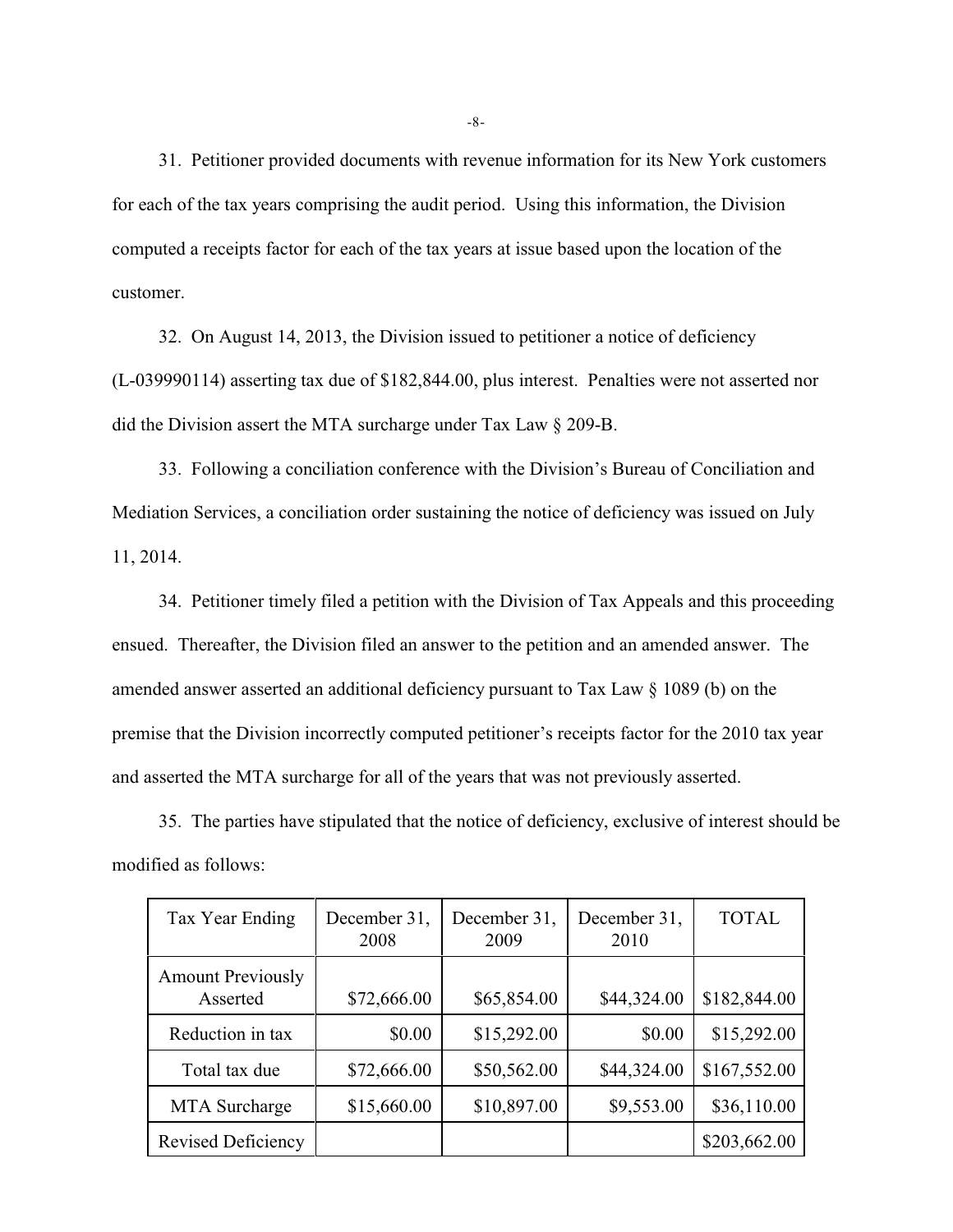36. At the hearing, petitioner's CEO, John Tredennick, described petitioner's business model as "software as a service." He further testified that software performs the various functions that petitioner's system provides to its clients.

## *THE DETERMINATION OF THE ADMINISTRATIVE LAW JUDGE*

The Administrative Law Judge first noted that, during the years at issue, a corporation reported as its franchise tax liability the highest tax as computed under four bases, one of which was the entire net income base; that a portion of such entire net income base was the corporation's business income multiplied by its BAP; and that BAP equaled New York business receipts divided by total business receipts. The Administrative Law Judge observed that the present matter involves whether petitioner properly computed its BAP. Specifically, whether the receipts at issue are properly categorized as services or other business receipts (OBR) for BAP purposes and, ultimately, whether such receipts are properly sourced to New York.

After disposing of an issue regarding the proper standard of review that was raised by the Division below but not on exception, the Administrative Law Judge rejected the Division's contention that the term services as used in Tax Law former  $\S 210(3)$  (a) (2) is limited to services performed by humans. The Administrative Law Judge found that petitioner provides a litigation support service to its customers and, as such, the receipts at issue are from services. The Administrative Law Judge also rejected the Division's argument that its regulation at 20 NYCRR 4-4.3 (a) supports its statutory interpretation. Rather, the Administrative Law Judge found that the Division's construction of the regulation impermissibly expands the statute's meaning.

The Administrative Law Judge also found wanting the Division's contention that, as the receipts at issue provide customers with access to and use of petitioner's system, they result from

-9-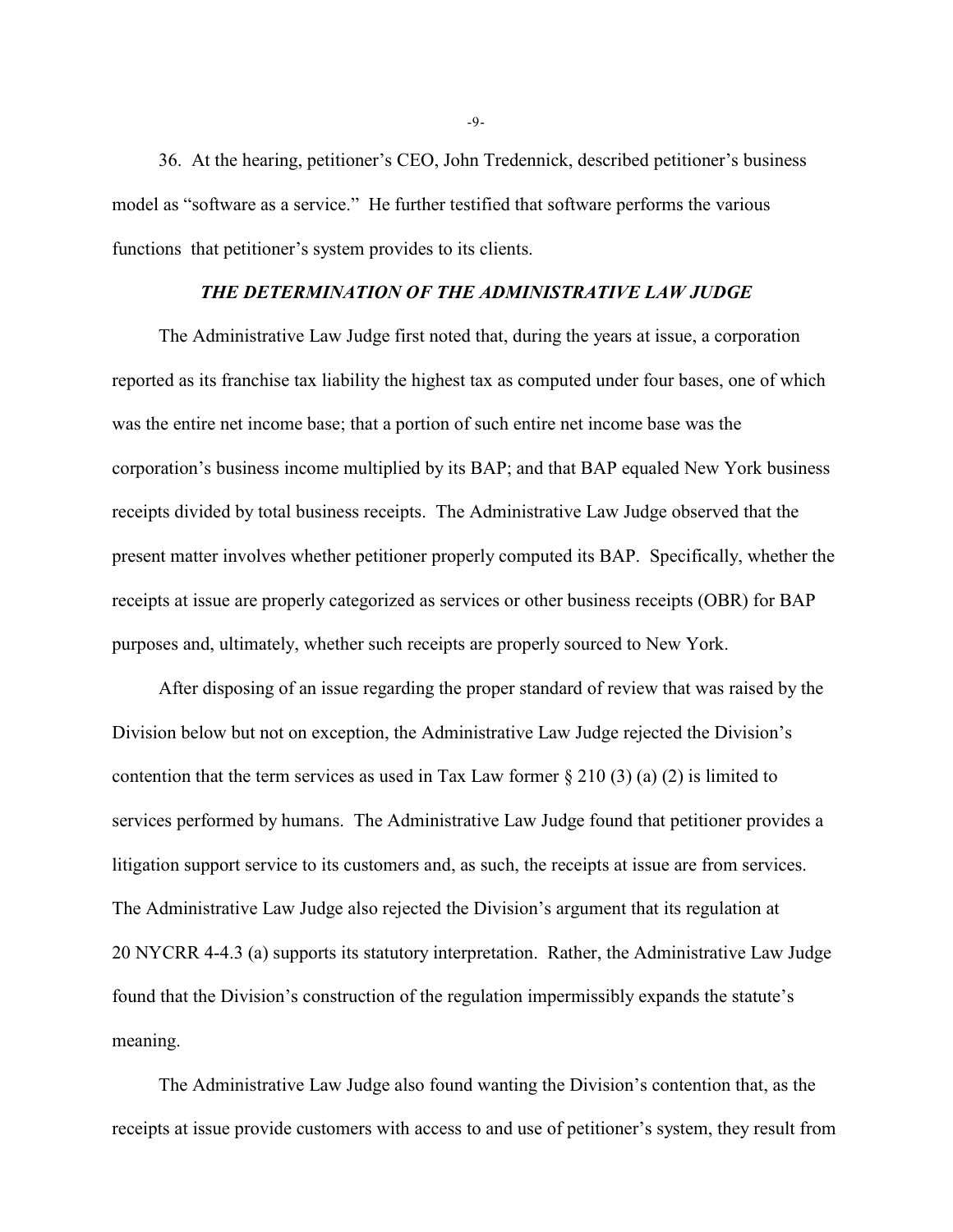the licensing of intangible assets; and that, accordingly, such receipts are properly categorized as OBR and not services. The Administrative Law Judge found that petitioner's customers purchased not merely the right to access petitioner's system, but also the use of petitioner's technical personnel to manage electronic discovery and other complex matters. The Administrative Law Judge thus concluded that petitioner was a service provider.

Having determined that petitioner performed a service, the Administrative Law Judge turned to allocation. He observed that the Division's regulations generally require that receipts from services be allocated to the place of performance. The Administrative Law Judge found that the services in question were performed in Colorado "where petitioner's servers and computer infrastructure as well as the majority of petitioner's employees are located." Alternatively, even if the receipts are considered OBR, the Administrative Law Judge found that they are properly allocated to Colorado because they are earned by activities that occur in Colorado.

Finally, the Administrative Law Judge noted that the Tax Law was amended, effective in 2015, to provide for customer sourcing of receipts for services. The Administrative Law Judge noted that such a change would have been unnecessary if Tax Law former § 210 (3) (a) (2) was properly interpreted as the Division suggests.

## *ARGUMENTS ON EXCEPTION*

The Division contends that the proper categorization of the receipts at issue is determined by the language of the Agreements entered into between petitioner and its customers. The Division's argument rests on the principle that where a taxpayer chooses to conduct business under a particular format, such taxpayer is bound by the tax consequences of that format. The Division notes that, according to those Agreements, petitioner's customers paid the licensing fees

-10-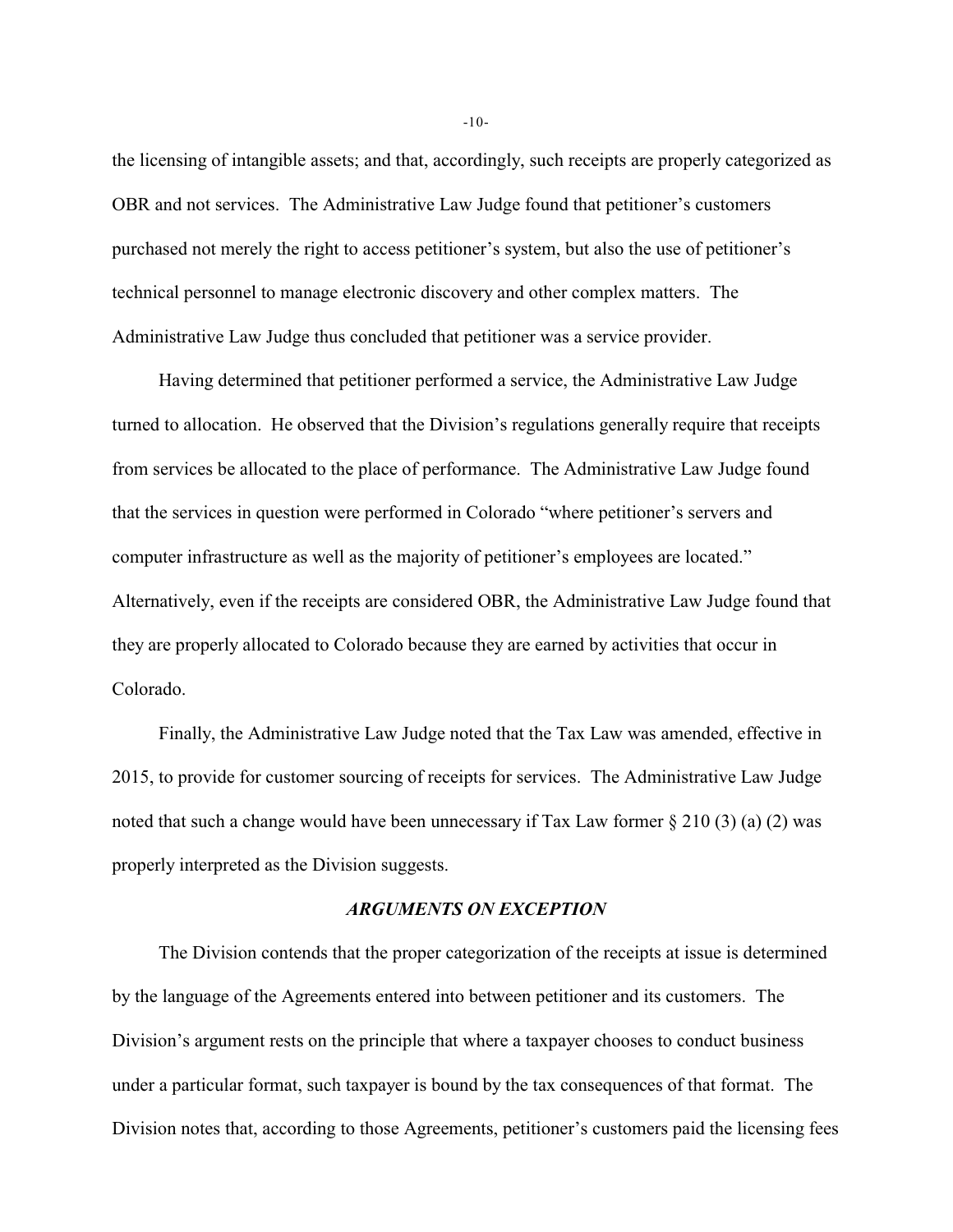for the right to access and use petitioner's software system or to sublicense such access and use. The Division further notes that the receipts at issue did not include any payment for "services" as that term is defined in the Agreements. The Division thus contends that the Administrative Law Judge erroneously analyzed the issue of the proper categorization of the licensing fees from the perspective of petitioner's customers. The Division also observes that petitioner claimed a deduction under the Internal Revenue Code that, according to the Division, is not available for receipts from the provision of services. Accordingly, the Division argues that the receipts at issue are payments for intangible assets and are properly categorized for allocation purposes as OBR.

The Division also contends that the licensing fees cannot qualify as receipts from services because the meaning of the term service must be understood from the ordinary understanding of that term as of the 1944 enactment of article 9-A. According to the Division, this means that a service must be performed by a person and may not be wholly automated in order to qualify as a service for allocation purposes. As it did below, the Division contends that this construction finds support in its regulations.

The Division acknowledges that petitioner's employees created and maintain petitioner's software system, but contends that this human element does not transform the grants of access to and use of its software system into a service.

The Division contends that its position that the receipts at issue are licensing fees properly categorized as intangible assets and thus OBR is consistent with its longstanding public position with respect to similar receipts. The Division cites advisory opinions reaching that conclusion under assertedly analogous facts.

-11-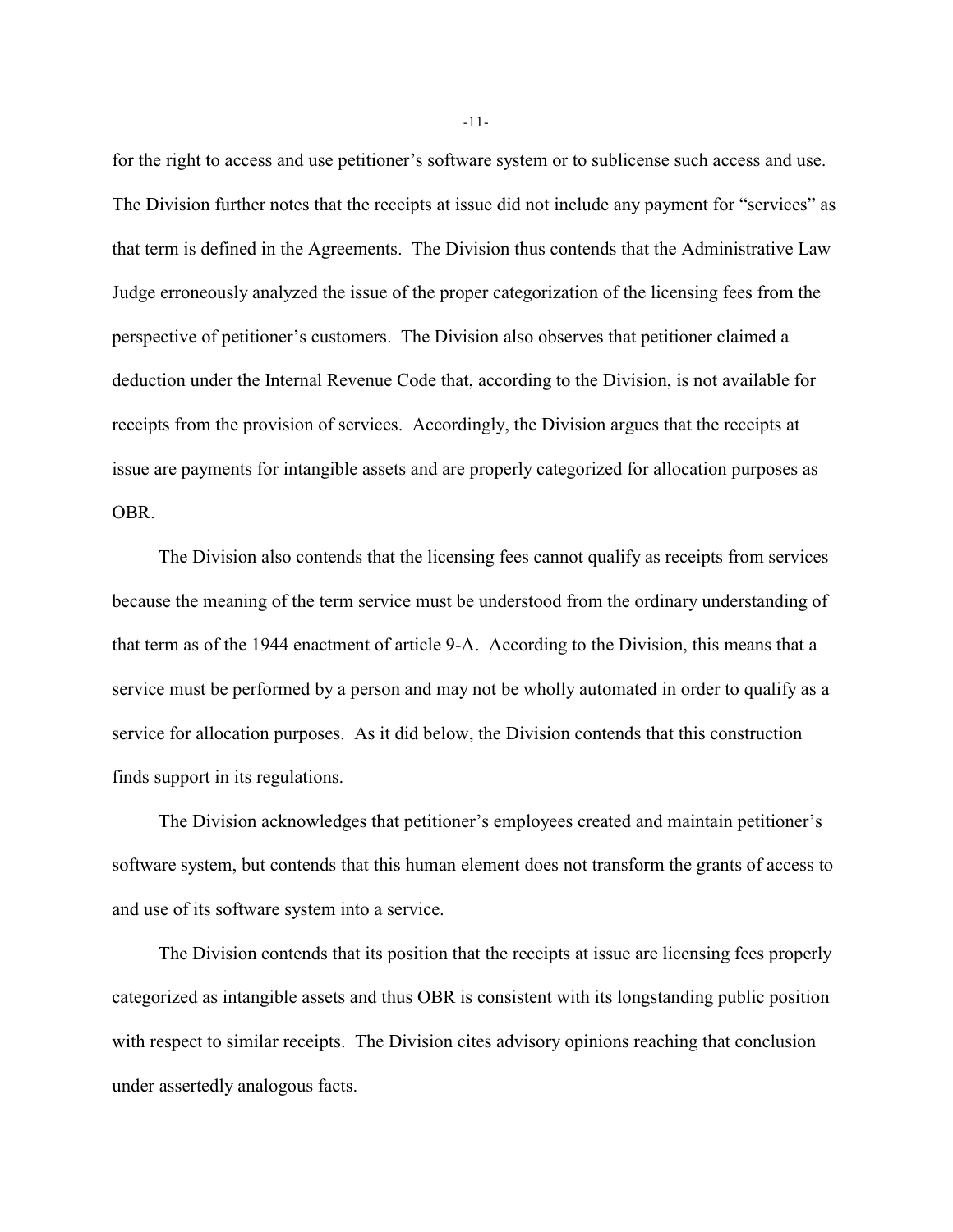The Division notes that OBR are allocated to the location where they are earned. The Division thus contends that the receipts at issue were earned at the location of the electronic devices of petitioner's customers and end users, the means by which such customers and end users gained access to petitioner's system. Further, in the absence of evidence as to the location of the end users, the Division contends that it was reasonable to presume that access was gained at the mailing address of the customer.

Alternatively, if the receipts at issue are deemed to be services, the Division contends that such services were performed when the end users accessed petitioner's platform. The Division likens petitioner's end users with listeners of radio broadcasts or viewers of television programs, the broadcast of which are deemed to be services under the Division's regulations. Since the regulations require the allocation of receipts from such broadcasts and programs according to the number of listeners or viewers, the Division reasons that petitioner's end users, like radio listeners or television viewers, received petitioner's service when they accessed it using an electronic device. Furthermore, the Division asserts, any service was performed by the software, an intangible; hence, the Colorado location of petitioner's employees is immaterial.

With respect to the 2015 changes to the Tax Law regarding apportionment, the Division argues that the change to mandate customer-based sourcing was consistent with the long-standing purpose of the receipts factor, which was to reflect the location of a taxpayer's customers.

Petitioner asserts that, historically, and continuing through the years at issue, the apportionment of services under article 9-A was based on the place of performance of those services. Petitioner further asserts that, other than a few specific exceptions, article 9-A did not move to market-based sourcing for receipts from services until 2015.

-12-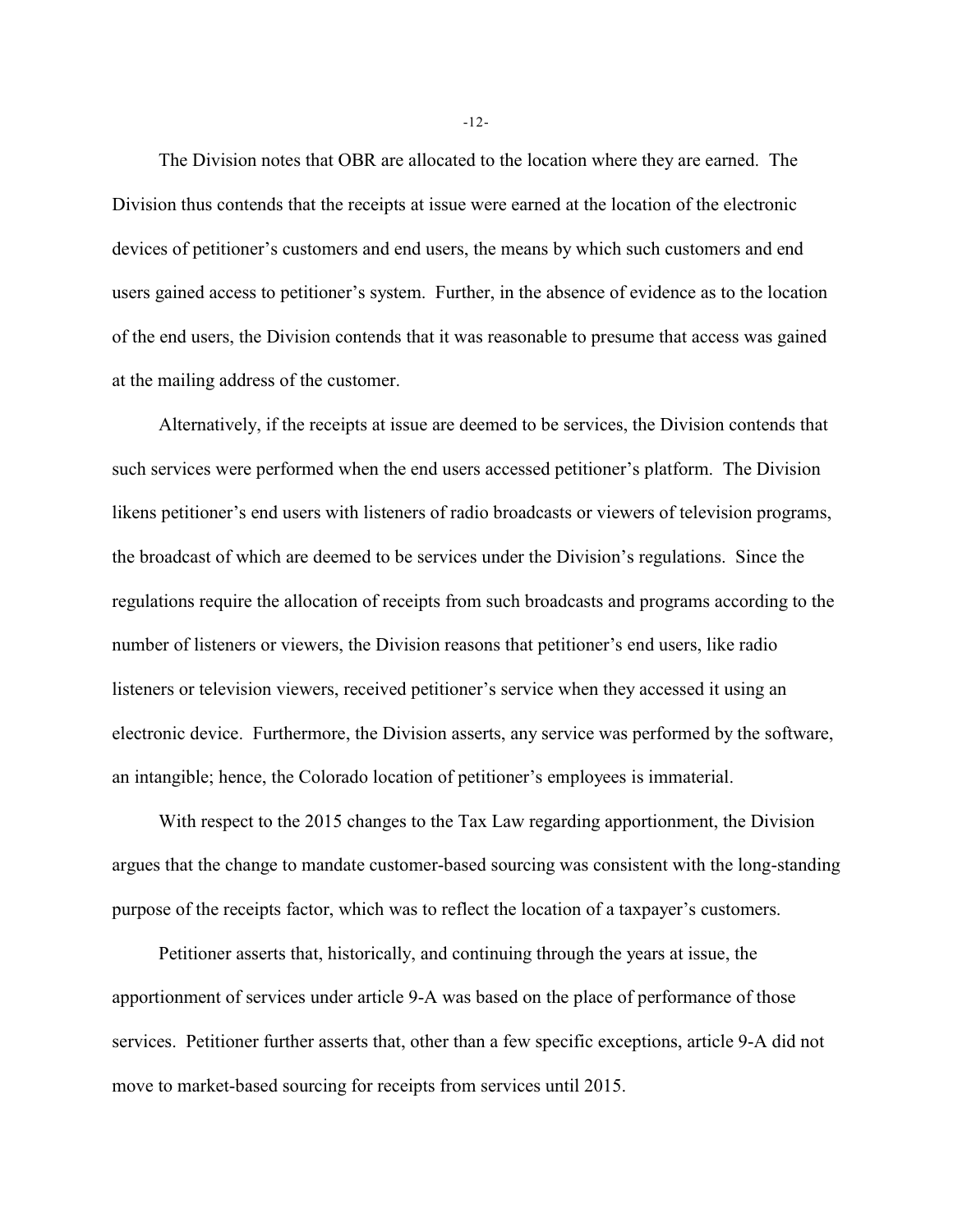Petitioner contends that its receipts are from services performed by its system and by its employees in Colorado, who created, operate and maintain the system. Petitioner contends that the Administrative Law Judge rightly rejected the Division's argument that the receipts at issue could not be derived from services because they were performed by machines. Petitioner asserts that the relevant statute does not restrict the service receipts category to services performed by persons. Petitioner notes that, in any event, its employees provided a human element in the generation of the receipts at issue.

Alternatively, petitioner contends that if its receipts are deemed OBR, such receipts were earned in Colorado where its employees and facilities are located. More specifically, petitioner contends that the receipts at issue were earned by hosting its customers' data and by using its system to provide customers access to the data, which is stored in Colorado. Petitioner thus contends that the receipts were properly sourced to Colorado.

Petitioner asserts that the Division's reliance on advisory opinions is not appropriate because advisory opinions are not precedential. Even if they had precedential value, petitioner claims that the cited advisory opinions are factually distinguishable from the present matter.

Petitioner dismisses as irrelevant to the present matter its deduction under the Internal Revenue Code with respect to its gross receipts derived from its customers' access to its software.

### *OPINION*

Article 9-A of the Tax Law imposes a franchise tax on all domestic and foreign corporations doing business, employing capital, owning or leasing property, or maintaining an office in New York State (Tax Law § 209 [1]). Corporations located or doing business within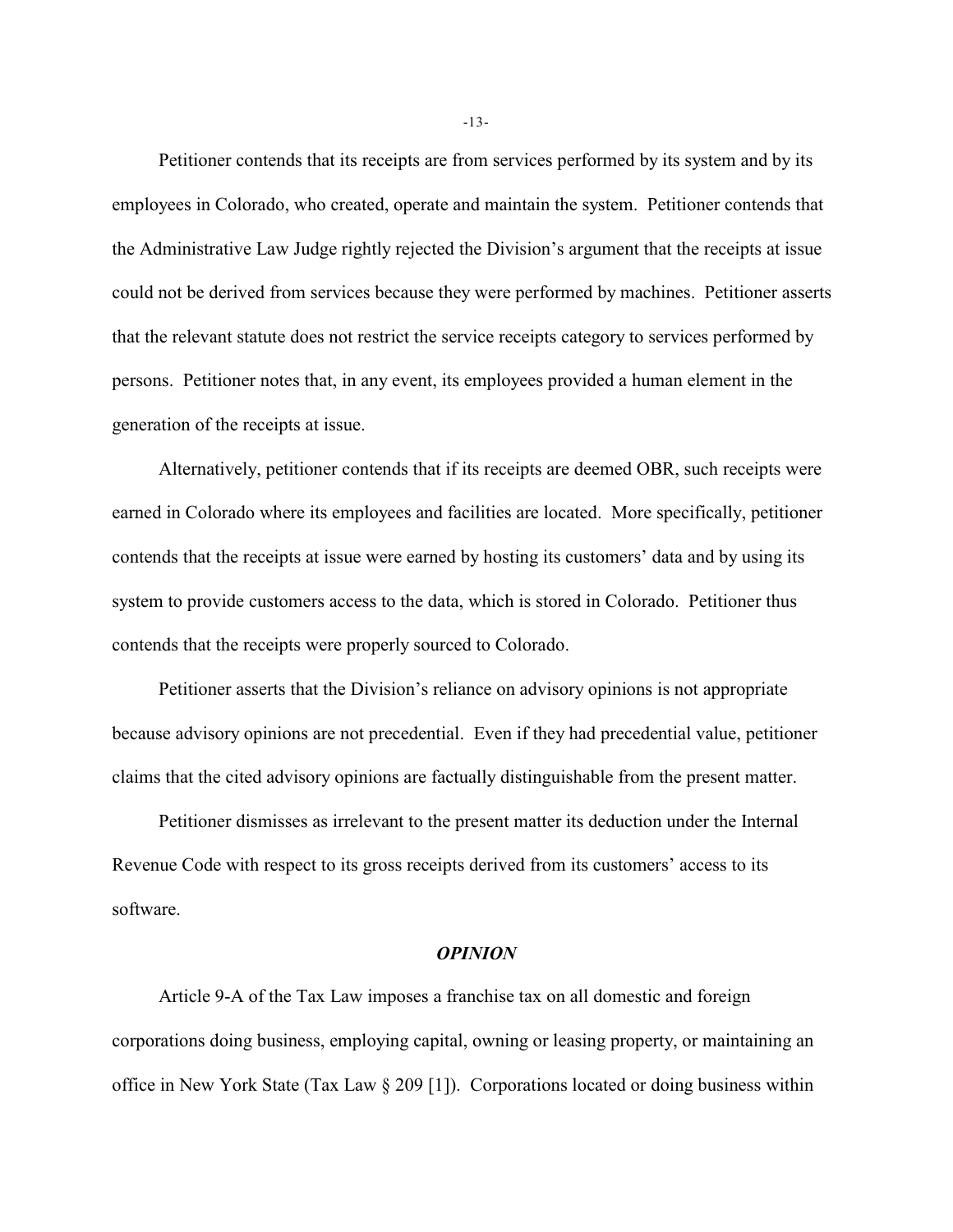the Metropolitan Commuter Transportation District are also subject to an additional surcharge tax (Tax Law § 209-B).

During the years at issue, New York corporate taxpayers reported as their article 9-A liability the greatest amount of tax due as computed by four different methods or bases (Tax Law former  $\S 210$  [1]).<sup>1</sup> Of these, the present matter concerns the entire net income (ENI) base (Tax Law former § 210 [1] [a]). Under the ENI base, a taxpayer allocated its total business income to New York by multiplying such income by its BAP (*see* Tax Law former §§ 208 [8], 210 [3]). The taxpayer also allocated its investment income to New York using its investment allocation percentage (see Tax Law  $\S$ § 208 [8], 210 [3] [b]).<sup>2</sup> Such allocation is intended to fairly reflect the corporate taxpayer's business activity in New York (*see* 20 NYCRR 4-6.1 [a]). The total of the taxpayer's allocated business and investment income was its ENI base, which was taxed at the applicable rate (Tax Law former  $\S 210$  [1] [a]).

 During the period at issue, a taxpayer's BAP was calculated using a receipts factor (Tax Law former  $\S 210$  [3] [a] [10] [A] [ii]).<sup>3</sup> To calculate its receipts factor, a taxpayer added its receipts from sales of tangible personal property shipped to points within the state; services performed within the state; rentals from properties situated, and royalties from the use of patents or copyrights, within the state; and all OBR earned within the state (Tax Law former § 210 [3]

-14-

<sup>&</sup>lt;sup>1</sup> Comprehensive corporate tax reform, effective for taxable years commencing on or after January 1, 2015, has made significant changes in the computation of liability under article 9-A (*see* L 2014, ch 59).

 $2$  Petitioner reported no investment income during the years in question. This component of the ENI base is thus not relevant here.

Previously, the BAP had been calculated using three factors, i.e., receipts, property and payroll (*see* Tax <sup>3</sup> Law former § 210 [3] [a] [1-4]). The BAP employed in the calculation of Metropolitan Commuter Transportation District surcharge tax continued to use three factors during the years at issue (*see* Tax Law former § 209-B [2]).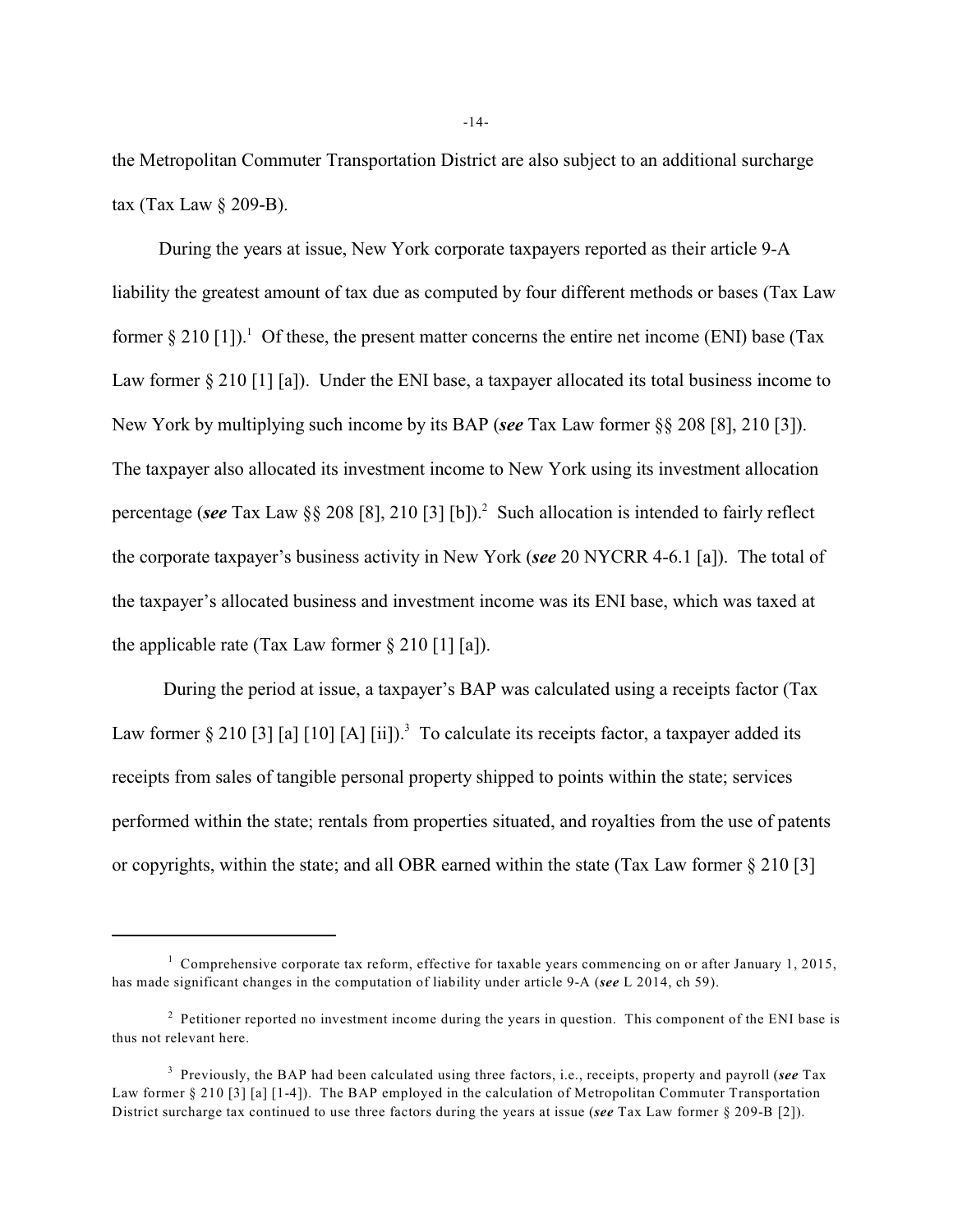[a] [2] [A-D]). The taxpayer then divided that sum by its total of such receipts from both within and without the state (*id.*).

We must first determine whether the receipts at issue are properly classified as services for BAP purposes.<sup>4</sup> If not, then they are considered OBR. As noted, the receipts are the "Monthly" User Access Fee" (billed as "Base Monthly License Fee") and "Variable License Fee" from the retail price list and the "Base License Fee" and "Variable License Fees" from the wholesale price schedule (*see* finding of fact 30). These are Application Hosting fees under the Agreements (*see* finding of fact 15). As such, the receipts at issue are for a "non-exclusive, non-transferable limited right and license" to use one or more of petitioner's Applications (*id*.). Such Applications are defined in the Agreements as one or more of petitioner's software systems providing, among other things, document management, data sharing, collaboration, case, claim, deal and workflow facilities (*see* finding of fact 16). Payment of the Application Hosting fees, i.e., the receipts at issue, thus provided petitioner's customers and end users with the right to access and use petitioner's system in order to search, analyze, review and retrieve their own previously uploaded documents (*see* findings of fact 7, 8 and 9).

Petitioner does not contest that the Agreements granted its customers a license to use the system. Moreover, there is nothing in the record to suggest that the Agreements did not accurately reflect the true nature of the transactions between petitioner and its customers. That is, petitioner's clients paid the Application Hosting fees for the right to access the system. The Agreements make clear that such fees did not include "Services" or Site Setup fees as described in the Agreements (*see* finding of fact 18 and 23). Moreover, while the operation and

 $4$  The other BAP receipts categories are not relevant here.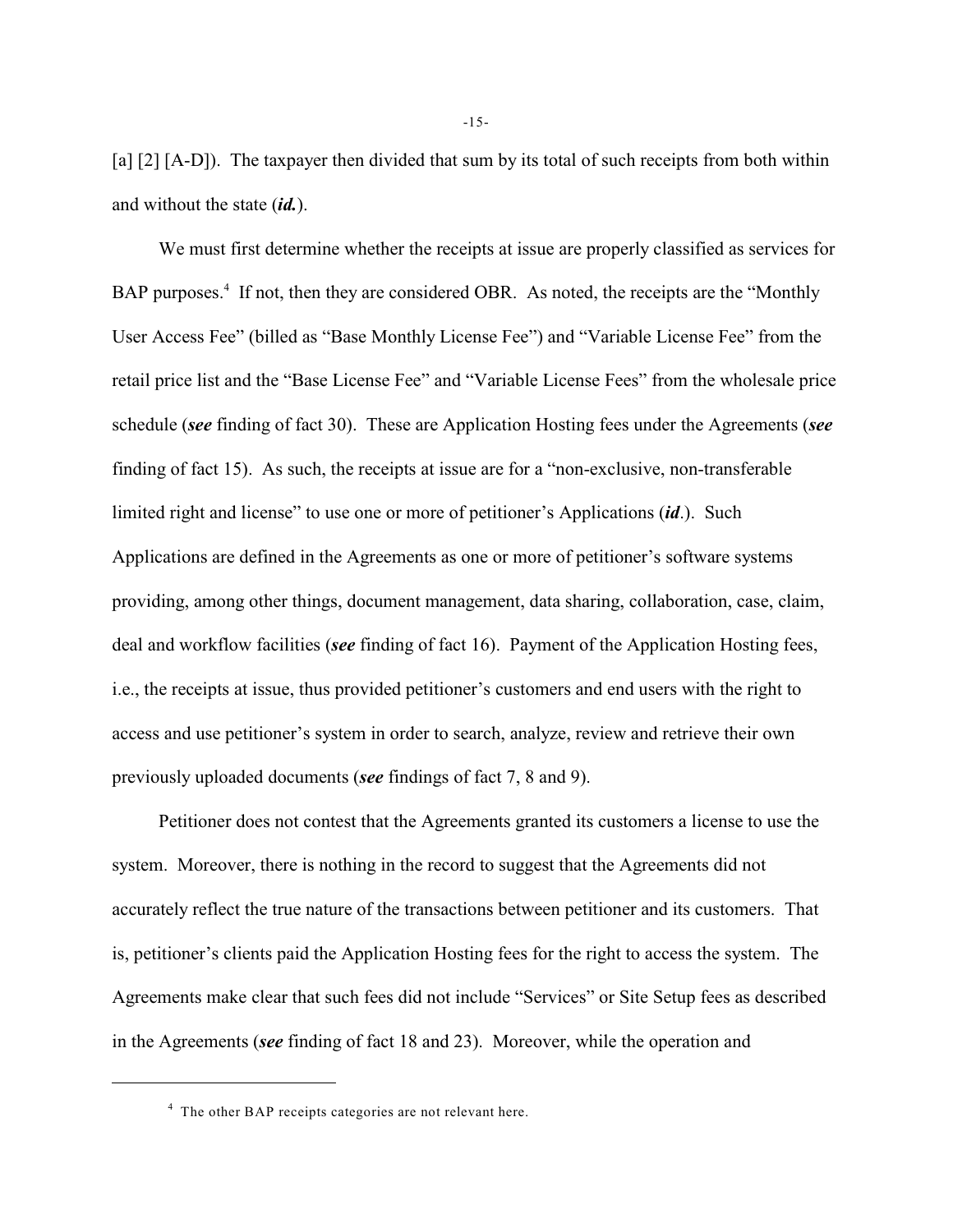maintenance of petitioner's system is undoubtedly labor intensive (*see* finding of fact 26), we find that the employees who operated and maintained the system provided such services to petitioner and not to its customers. Further, any services rendered by employees to customers in connection with the provision of "Services" or Site Setup are not part of the receipts at issue.

As the form of the transactions reflects their substance, we need not consider the Division's argument that a taxpayer is bound by the form of an agreement even where the form does not reflect the parties' intent (*see e.g*., *Matter of Christian Salvesen, Inc.*, Tax Appeals Tribunal, April 2, 1998). Rather, in accordance with the terms of the Agreements, we find that the receipts at issue were paid for a license, an intangible asset (*see e.g.*, Black's Law Dictionary 134 [9th Ed 2009]; Treas Reg [26 CFR] § 1.167 [a]-3 [a]; Treas Reg [26 CFR] 1.482-4 [b] [4]; *see also ABKCO Indus. v Apple Films*, 39 NY2d 670 [1976] [license to promote a motion picture was intangible property]).

The word "services" is not defined in Tax Law former  $\S 210(3)(a)(2)$  (B). Accordingly, we must construe this word "according to 'its ordinary and accepted meaning at the time [of enactment]'" (*Gevorkyan v Judelson*, 29 NY3d 452, 459 [2017] citing *People v Eulo*, 63 NY2d 341, 354 [1984]). Such ordinary and accepted meaning does not include the provision of an intangible asset, such as a license.<sup>5</sup> We find, therefore, that the receipts at issue were not from services for purposes of Tax Law former  $\S 210(3)(a)(2)(B)$ .

In reaching his contrary conclusion, the Administrative Law Judge relied on *Matter of Capitol Cablevision Sys., Inc.* (Tax Appeals Tribunal, June 9, 1988), wherein we found that

-16-

 $5$  We rely on the following definition of service in Black's Law Dictionary 1491 (9th Ed 2009): "The act of doing something useful for a person or a company, usu. for a fee." We believe that this definition is consistent with the common understanding of service at the time of the enactment of article 9-A (*see* L 1944, c 415).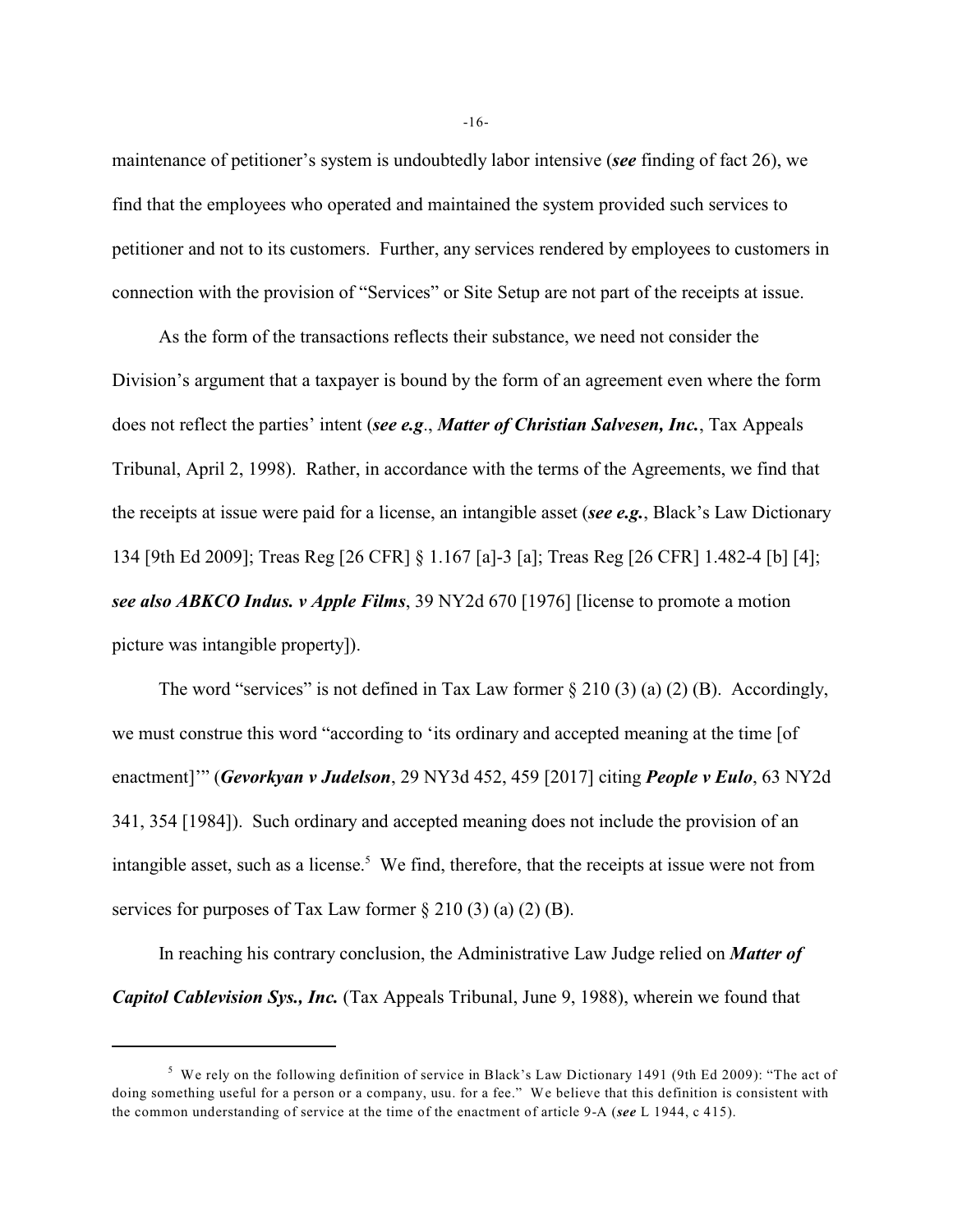"classification for corporation tax purposes is to be determined by the nature of the taxpayer's business" and that "[t]he business must be viewed in its entirety and from the perspective of its customers." The issue in *Capitol Cablevision*, however, was whether the petitioner there was principally engaged in the conduct of a transmission business and thus subject to tax under article 9 of the Tax Law and not article 9-A. Here, the issue is the classification of a corporation's receipts for BAP purposes and our focus is properly on the transactions that resulted in those receipts and not on the corporation's principal business activity. We thus find *Capitol Cablevision* inapposite to the present matter.

Although we conclude that the receipts at issue were not from services, we are mindful of the sophistication of petitioner's system. Petitioner's CEO referred to the Applications in his testimony as "software as a service" (*see* finding of fact 36). Given the system's capabilities, this is an apt description. However, considering that the software performs the various functions that the system provides (*id.*), and that the use of the software is, after initial set up and instruction, and excepting for other "Services," initiated and directed by the customers, we do not find that petitioner provided a service. Rather, we find that petitioner licensed the use of a technologically advanced tool to its customers and that the receipts from those licenses are properly classified as OBR for BAP purposes.

Having found that petitioner's receipts are properly classified as OBR, we now turn to the question of whether such receipts are properly allocable to New York. Tax Law former § 210 (3) (a) (2) (D) provides that other business receipts must be allocated to the location where they are earned (*see also* 20 NYCRR 4-4.6 [a]). This means that the location of the work that resulted in the income is the location where the receipts must be allocated (*Matter of Siemens Corp. v Tax*

-17-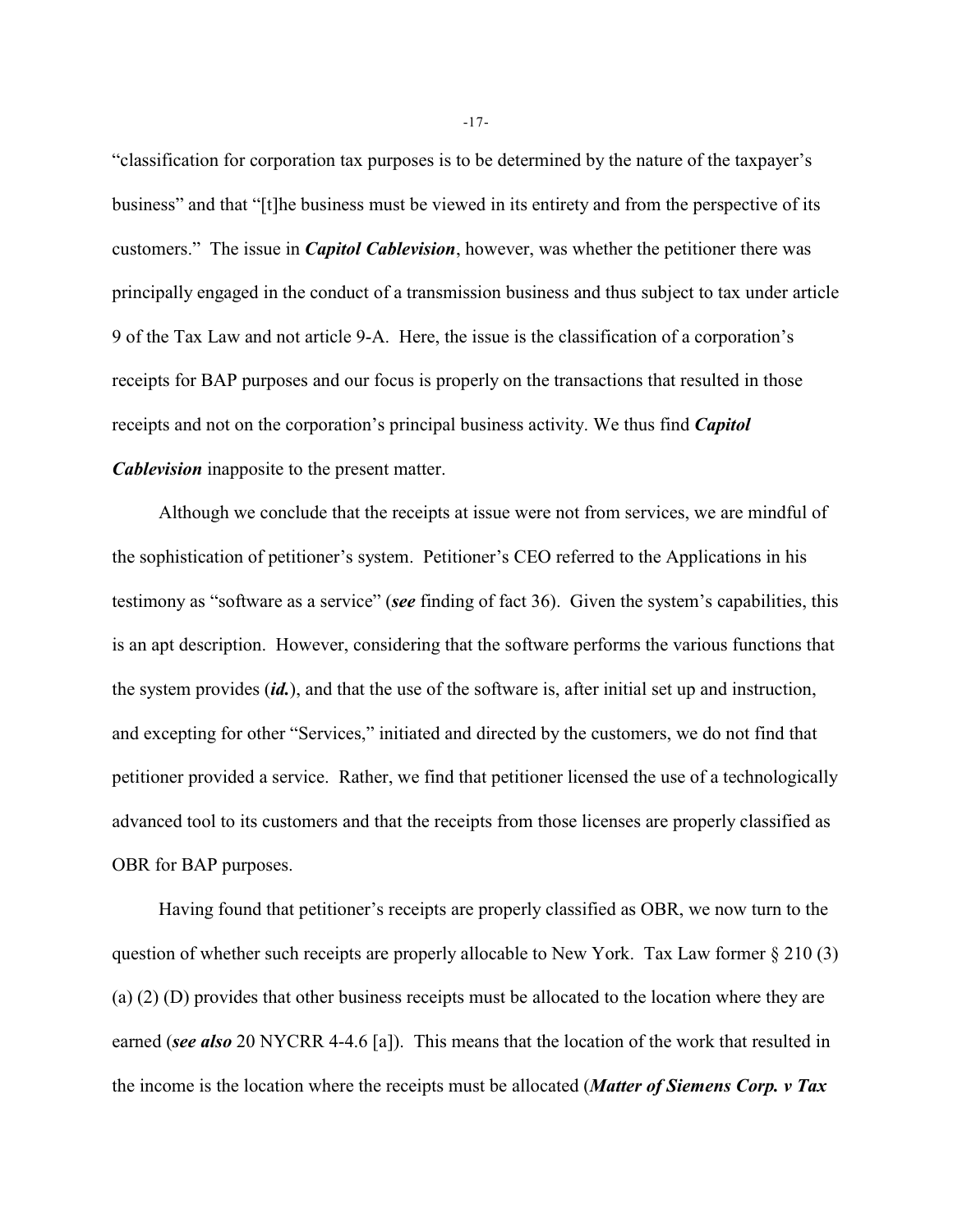*Appeals Trib.*, 89 NY2d 1020, 1022 [1997], *rearg denied* 90 NY2d 845 [1997] [interest income, classified as OBR, properly allocated based on the location of the work that resulted in the income]). Here, we find that virtually all of the work that resulted in the receipts at issue occurred in Colorado. That is, the development, monitoring and maintenance of petitioner's system, all occur at petitioner's Colorado location (*see* findings of fact 9 through 12). Accordingly, the receipts at issue may not be allocated to New York.

We have not followed the Division's conclusions on the sourcing of receipts from digital transactions as set forth in certain advisory opinions. Specifically, in *New York Mercantile Exchange* (TSB-A-99[16]C, April 7, 1999) and *Insurance Services Office, Inc*. (TSB-A-00[15]C, September 6, 2000), the petitioners sold digital access to data. In *Deloitte & Touche LLP* (TSB-A-02[3]C, April 18, 2002), the petitioner made digital sales of gift certificates, gift cards and other related products. In *Alvarez and Marsal* (TSB-A-11[8]C, July 12, 2011), the petitioner received fees from members of an exchange to allow the member to digitally access information and also received fees on completed transactions. In all four cases, the Division determined that the petitioners' receipts were properly classified as OBR and that such receipts were properly sourced at the location of the purchasers' electronic devices.<sup>6</sup>

The Division acknowledges that its advisory opinions are not precedential (*see* Tax Law § 171 [Twenty-fourth]), but asserts that they are persuasive authority given the similarity between the facts in the advisories and the facts herein. We find, however, that the cited advisory opinions are not persuasive because they offer no statutory or regulatory justification for the

-18-

 $6$  The Division cited a fifth advisory opinion ([unnamed] TSB-A-11[1]C, December 28, 2010) that is not relevant to the present matter on the issue of allocation because it prescribes an allocation based on rules for banking corporations under former article 32.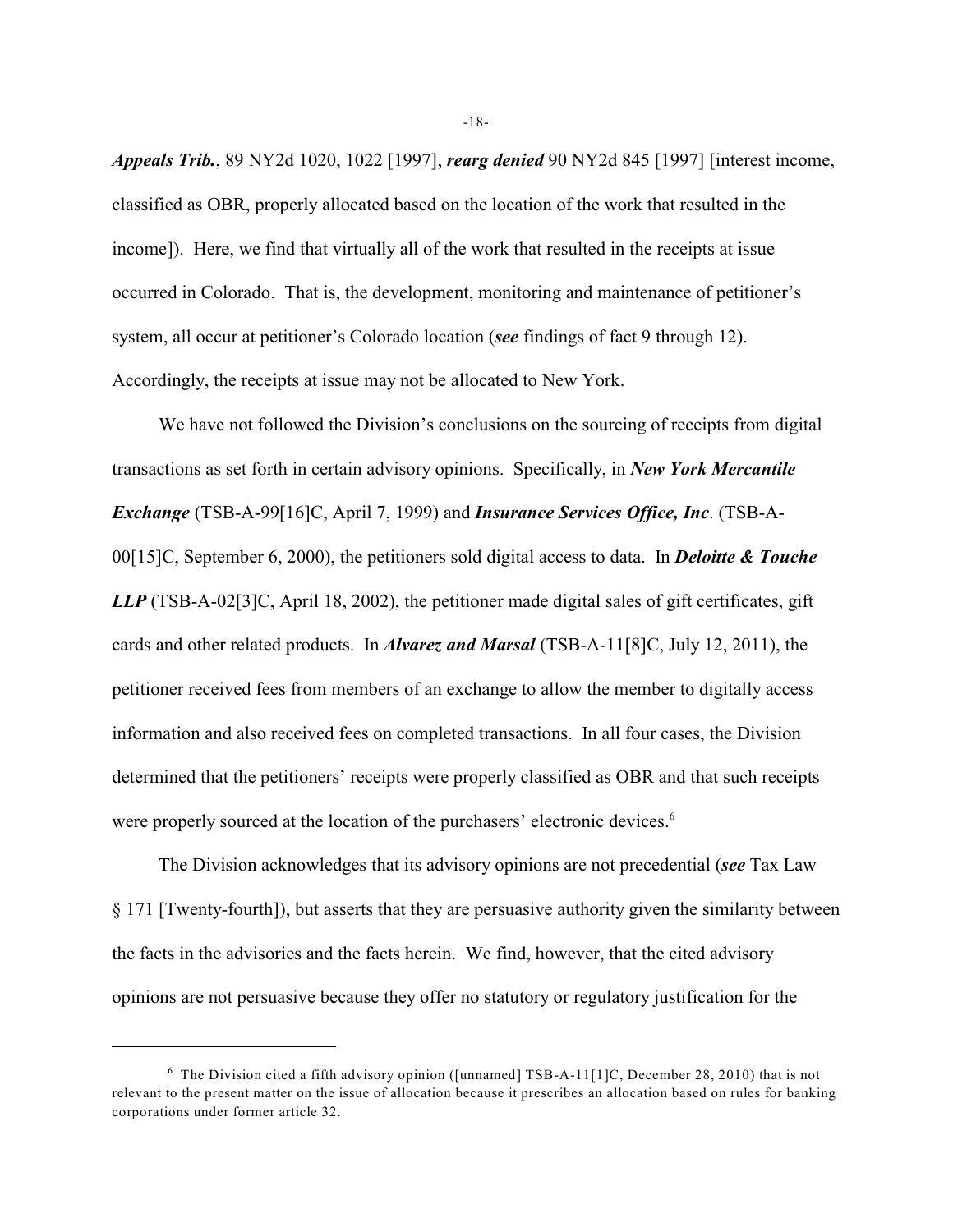conclusion that receipts for digital transactions as described in the opinions are properly sourced to the customer's location; they simply assert it (*see Matter of Kane*, Tax Appeals Tribunal, January 29, 2015 [advisory opinion is unpersuasive if no reason is given for the conclusion reached therein]). Given this lack of authority for the Division's position in the advisory opinions, we are constrained to follow the holding in *Matter of Siemens Corp. v Tax Appeals Trib.*

Corporate tax reform provisions, effective for taxable years commencing on or after January 1, 2015, also support our interpretation of Tax Law former § 210 (3) (a) (2) (D) herein. Such reforms include Tax Law § 210-A (10), which generally provides for customer sourcing of OBR, and Tax Law § 210-A (4), which expressly provides for customer sourcing of receipts from digital products, such as the receipts at issue. As the Administrative Law Judge noted, it is presumed that the corporate tax reform amendments affected a material change in the law (*see Matter of Stein*, 131 AD2d 68, 72 [2d Dept 1987], citing McKinney's Cons Laws of NY, Book 1, Statutes §§ 191, 193).

The Division has failed to overcome this presumption. As noted previously, the Division contends that the 2015 changes to mandate customer-based sourcing were consistent with the long-standing purpose of the receipts factor. According to the Division, this long-standing purpose was to reflect the location of a taxpayer's customers. The memorandum in support of the corporate tax reform legislation, however, appears to reflect the contrary position, as it describes customer sourcing in contrast to the then-current sourcing rules.<sup>7</sup> The Division also

 $\frac{7}{1}$  The memorandum in support of the amendment states that:

<sup>&</sup>quot;New York's current sourcing rules fail to acknowledge the shift to a service-based economy. Companies that generate significant receipts from services can incur greater tax liability if they increase their activity in New York. This reform proposal would source a business's receipts to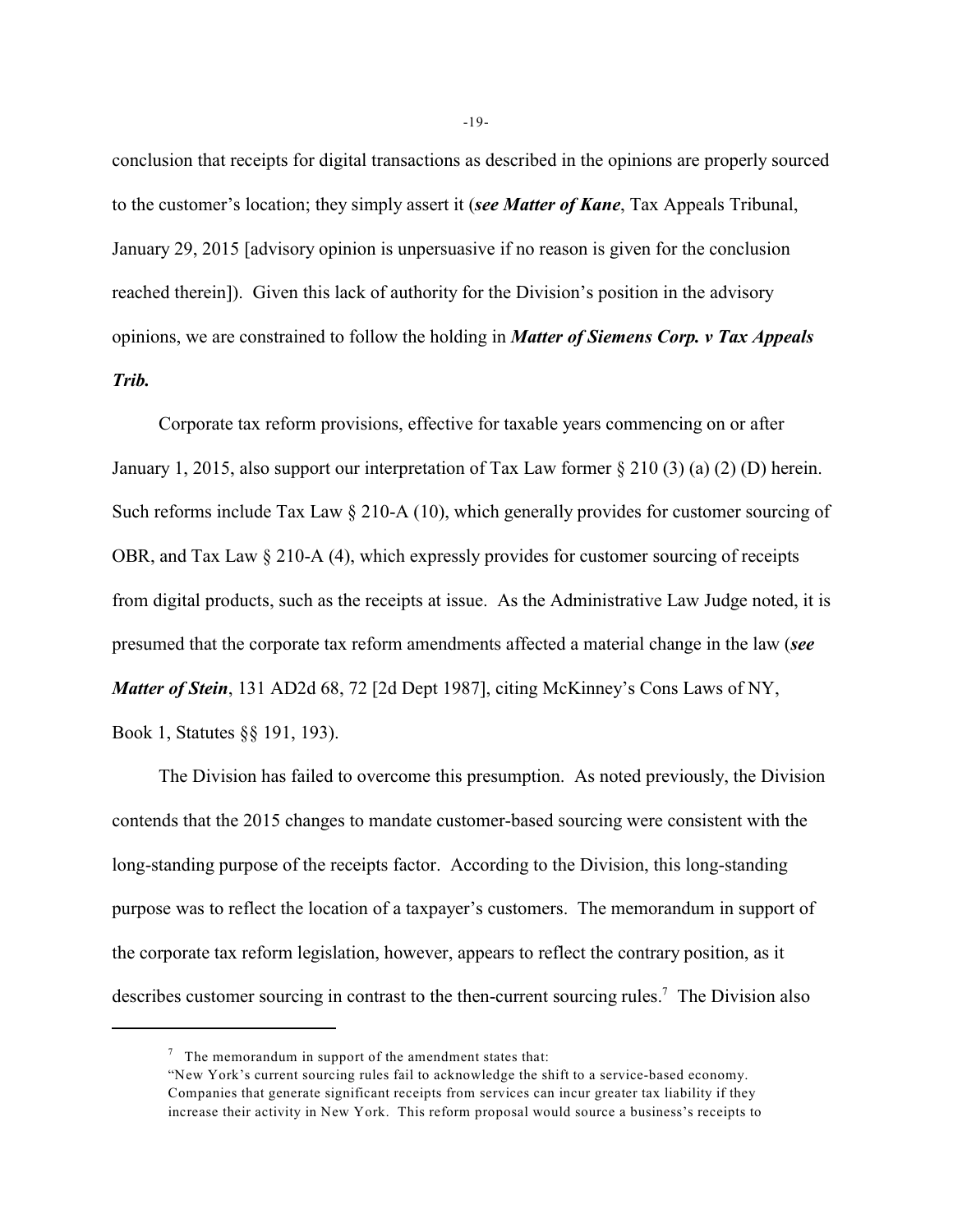finds support for its long-standing purpose argument in this Tribunal's decision in *Matter of Disney Enters., Inc. & Combined Subsidiaries* (Tax Appeals Tribunal, October 13, 2005, *confirmed* 40 AD3d 49 [3d Dept 2007], *affd* 10 NY3d 392 [2008]). There, in the course of a general discussion of the three factors comprising the BAP as then in effect, we stated that "the receipts factor reflects the location of the corporation's customers." Considering that the receipts factor was not at issue in *Disney*, we think it inappropriate to elevate this dicta to dogma as the Division suggests.

Accordingly, it is ORDERED, ADJUDGED and DECREED that:

1. The exception of the Division of Taxation is denied;

2. The determination of the Administrative Law Judge is affirmed for the reasons stated herein;

3. The petition of Catalyst Repository Systems, Inc. is granted; and

4. The August 14, 2013 notice of deficiency, as modified by stipulation of the parties (*see* finding of fact 35), is canceled.

the location of its customers. This assigns income to various states based on where the customers are located and eliminates factors that would increase tax if a company increased its activity in New York. This removes a previous disincentive to locating in New York" (2014-2015 New York State Executive Budget, Revenue Article VII Legislation, Memorandum in Support, Part A).